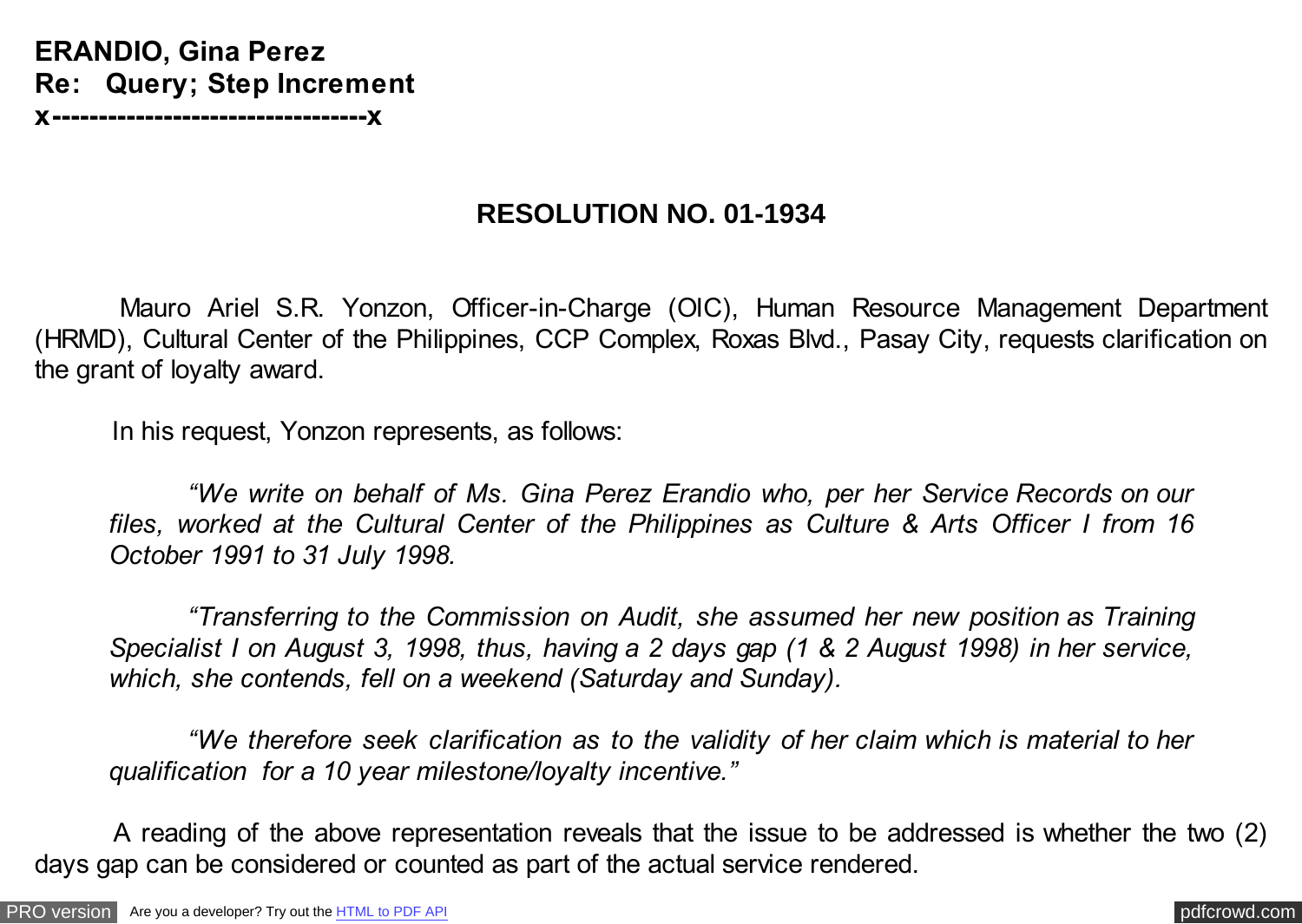Pertinent to the issue is **Section 28 of CSC Memorandum Circular No. 41, s. 1998, otherwise known as the Revised Omnibus Rules on Leave**, which provides, as follows:

 *"Section 28. Actual service defined. – The term `actual service' refers to the period of continuous service since the appointment of the official or employee concerned, including the period or periods covered by any previously approved leave with pay.*

 *"x x x Provided, that in computing the length of service of an employee paid on the daily wage basis, Saturdays, Sundays or holidays occurring within a period of service shall be considered as service although he did not receive pay on those days inasmuch as his service was not then required."*

 As can be gleaned from the aforequoted provision, actual service is defined as the continuous service rendered by an official or employee reckoned from the time of the appointment of said official or employee. It can also be deduced from the rule and by analogy, that Saturdays, Sundays or holidays are deemed part of the actual service rendered considering that the service of an official or employee is not required during the said period.

 In the instant case, there can be no doubt that the two (2) days gap in the service of Erandio immediately prior to her assumption as Training Specialist I at the Commission on Audit shall be counted as part of the actual service rendered inasmuch as the said period fell on a Saturday and Sunday. Thus, the said gap should be considered in the computation of Erandio's length of service.

 **WHEREFORE,** the Commission resolves to rule that the two (2) days gap in the service of Gina Perez Erandio shall be part of the actual service rendered inasmuch as the same fell on a Saturday and Sunday.

Quezon City, **December 19, 2001**